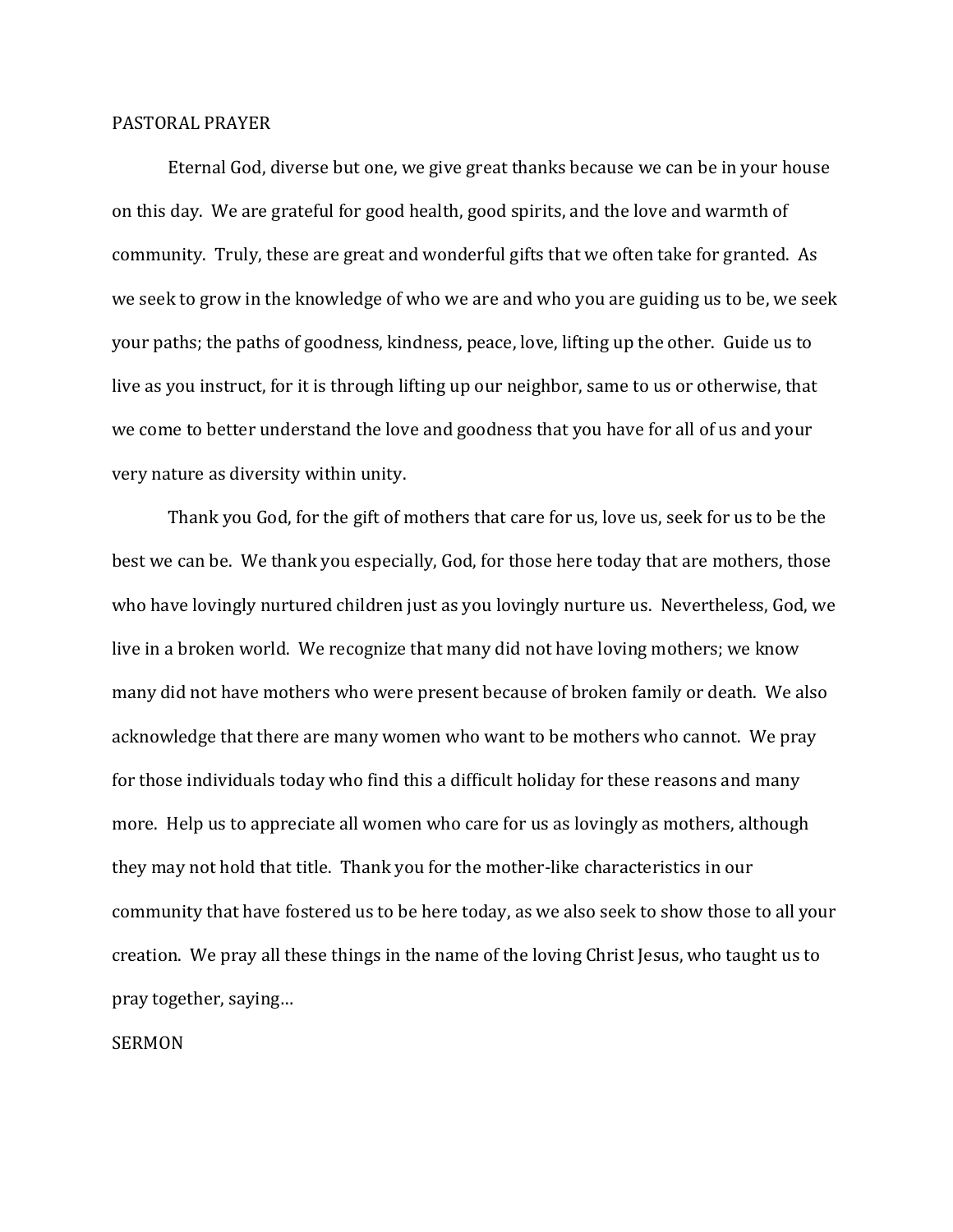There is great wonder in our world, from the heights of the mountains, the beauty in our skies, the greenness in the grass. Indeed, creation was mightily and fearfully made. Consider, for example, ourselves, especially the gift of the human body. Some Christian traditions want to consider the body a sinful thing, but if that were the case, why would God have given us our bodies and then consider sinful the way they so seamlessly work? The body has so many pieces that work together in miraculous ways. So, when you look at another human body, how do you perceive it? Is the body a group of parts that work together under the direction of the brain? Is the body a galaxy of cells, each with a different function and connection to the rest? Or, on the other hand, do we consider the body one object in itself?

 If we're talking about something like a human body or a house, we have the tendency to consider them one object. Let's ponder another example: we are worshipping in a church. We call it one building, one house of worship. At other times, we're more liable to separate the single into several. This is a church, but it is also made of many pews. There are floorboards, this is a pulpit made of many pieces of wood, and there are many chairs behind me. When you break it down, most of the things in our lives are single objects with multiple parts. We think of them as one, but they need the combination of many parts to work the way they should. They distinguish many parts, but we should not consider them separate. They work together for the benefit of the whole. In this prayer by Jesus, we catch a glimpse into the nature of Christ and the Creator together. We come to understand the great mystery of them being two persons, but not separate; they work in unity. Because they are one, that leads us to be one; we are individuals gathering as one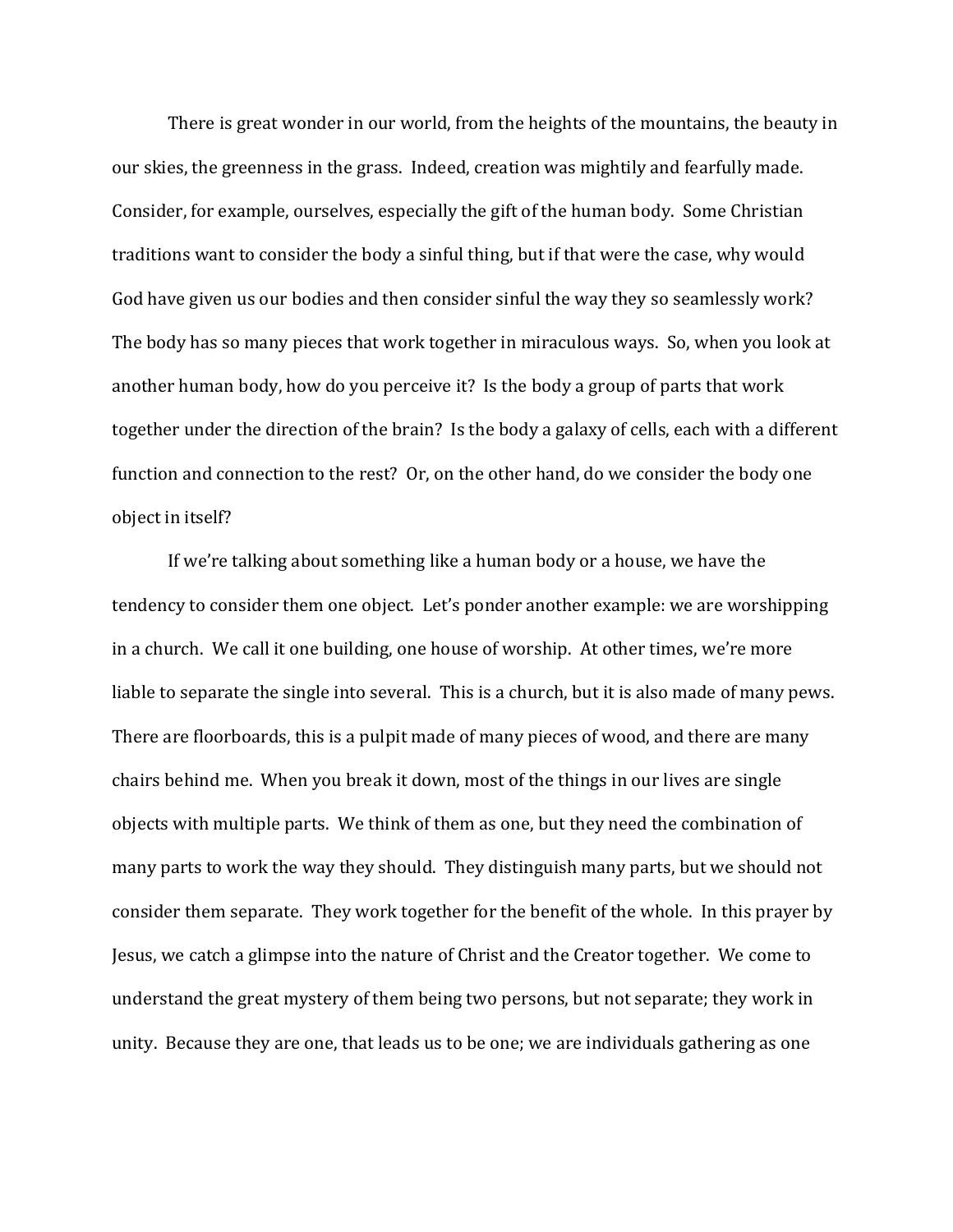community in the Lord Jesus Christ. That is not the final word; we are ultimately the church in unity, not separate pieces of the church.

 This is a beautiful speech by Jesus at the end of his time with the disciples. It is partly hopeful, partly instructive. Soon after this prayer, Judas Iscariot betrays Jesus into the hands of the Romans. The focus is on unity in the midst of diversity. Jesus confirms many times that he and the Creator are one. They abide in one another; Jesus is in the Creator and the Creator is in Jesus. Today, as confusing as it is, we believe God exists in three persons through our doctrine of the Trinity, but God is ultimately one. This is not a prayer that how it is with God will continue to be. No, the point is much more directive to us as Christ's believers.

 This is a calling to all Christians. We are called to understand who God is, and, consequently, to understand who we are. We claim that Christ is fully God and fully human but, Christ was not two different people walking around. This is a mystery with which we struggle to understand. Christ exists in full unity. He understands the sorrows and joys we have as human beings while spreading the word with the full authority of our Creator. We believe that Christ, in one person, was fully incarnate human and fully incarnate God. This is the ultimate of diversity into one being. This is the two acting in one.

 I remember in college, I had a conversation with a fellow Christian about issues in the greater church. We did not necessarily see eye-to-eye. He told me point-blank that since I did not fall in line with his understanding of Christianity and the issues, that I consequently was not a Christian. I found this to be hard to hear; I thought we were all brothers and sisters by virtue of our belief in the risen Christ. Even though Christ calls us into unity as God is in unity, we really struggle with this in today's church. I cannot help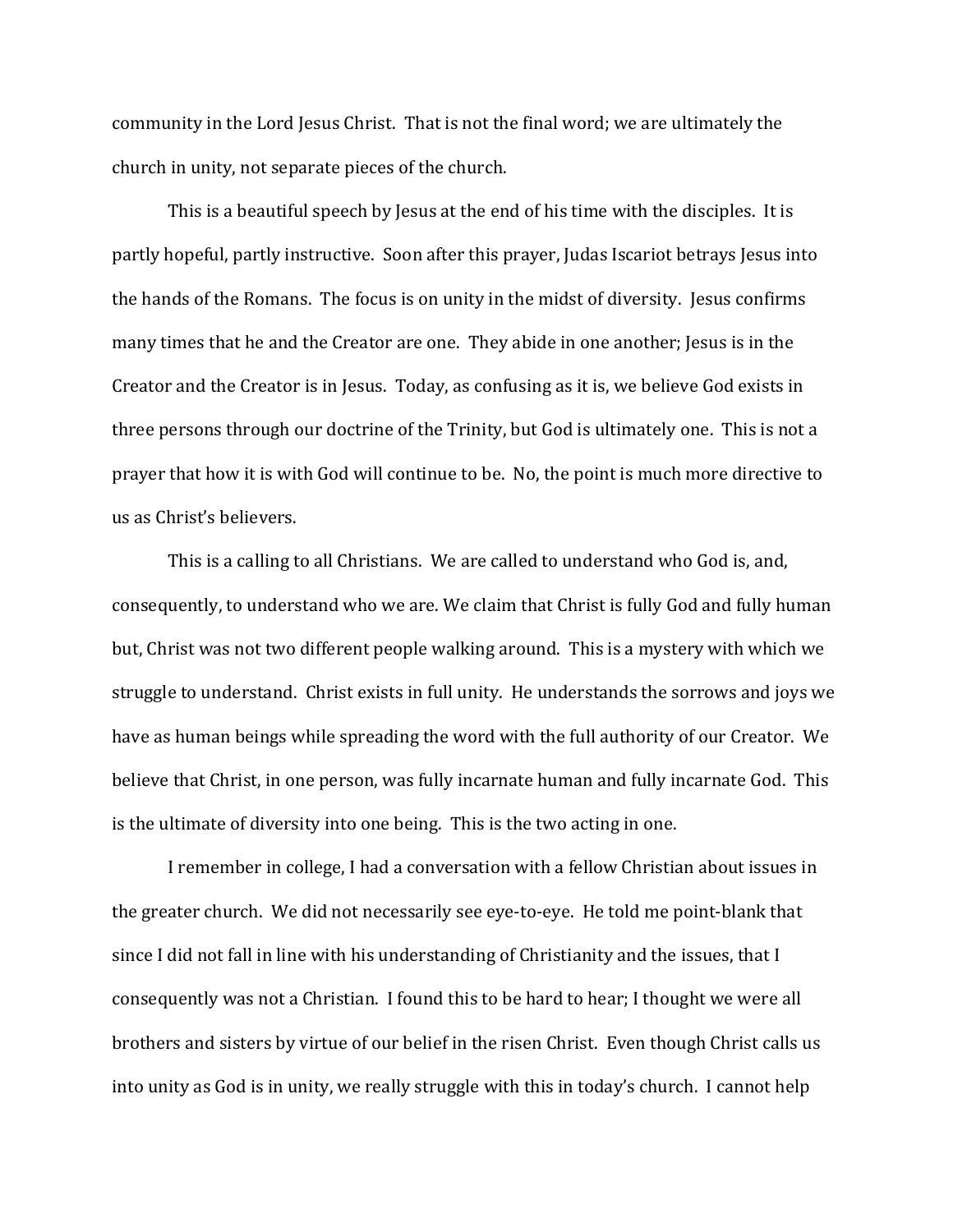but see the failures and the sorry state of the church universal in this wonderful prayer by Jesus. He calls the church to become fully one, and the greater church seems to be using its time to bicker over the smallest points of theology. We don't agree on this one little point, so we're going to consider this other group as an abomination to the Gospel. It's the calling card, unfortunately, of our brothers and sisters in the Westboro Baptist Church. That attitude of superiority and the sense of knowing what makes a "real" Christian and doesn't distorts the Gospel, which is a gospel of love and inclusion under the name of the Lord Jesus Christ. I can't help but see in the stories of our Lord that Jesus didn't argue over pieces of doctrine but looked much more at the bigger picture. For him, it was all about the Spirit of the Law over the word of the law. To the Pharisees and to many Christians today, it's more about the word of the law and dividing the true from the false. When we call down our brothers and sisters who take on the name of Jesus Christ as "not Christian" in any form, we are saying that we are not one in Christ. If we say this, then we are implying at the same time that God is divided, when we always affirm that God is one.

It seems like an easy concept that we can be above and beyond: be united as Christians. On the other hand, life comes along, our rose-colored glasses go up in flames, and we see how hard this concept really is. Sooner or later, someone or a group of people really grinds your gears, and it's hard to live out the unity we're called to have. I am insulted by the Westboro Baptist Church and their politics of hatred in the name of God. In another example, it doesn't matter which side of the aisle you agree with in Congress, one side is always mocking the other. They say that this side is anti-American; this side does not know what it means to be Christian in both parties. If we truly believe that we don't have a right to tell other people if they truly are Christian, then how come so many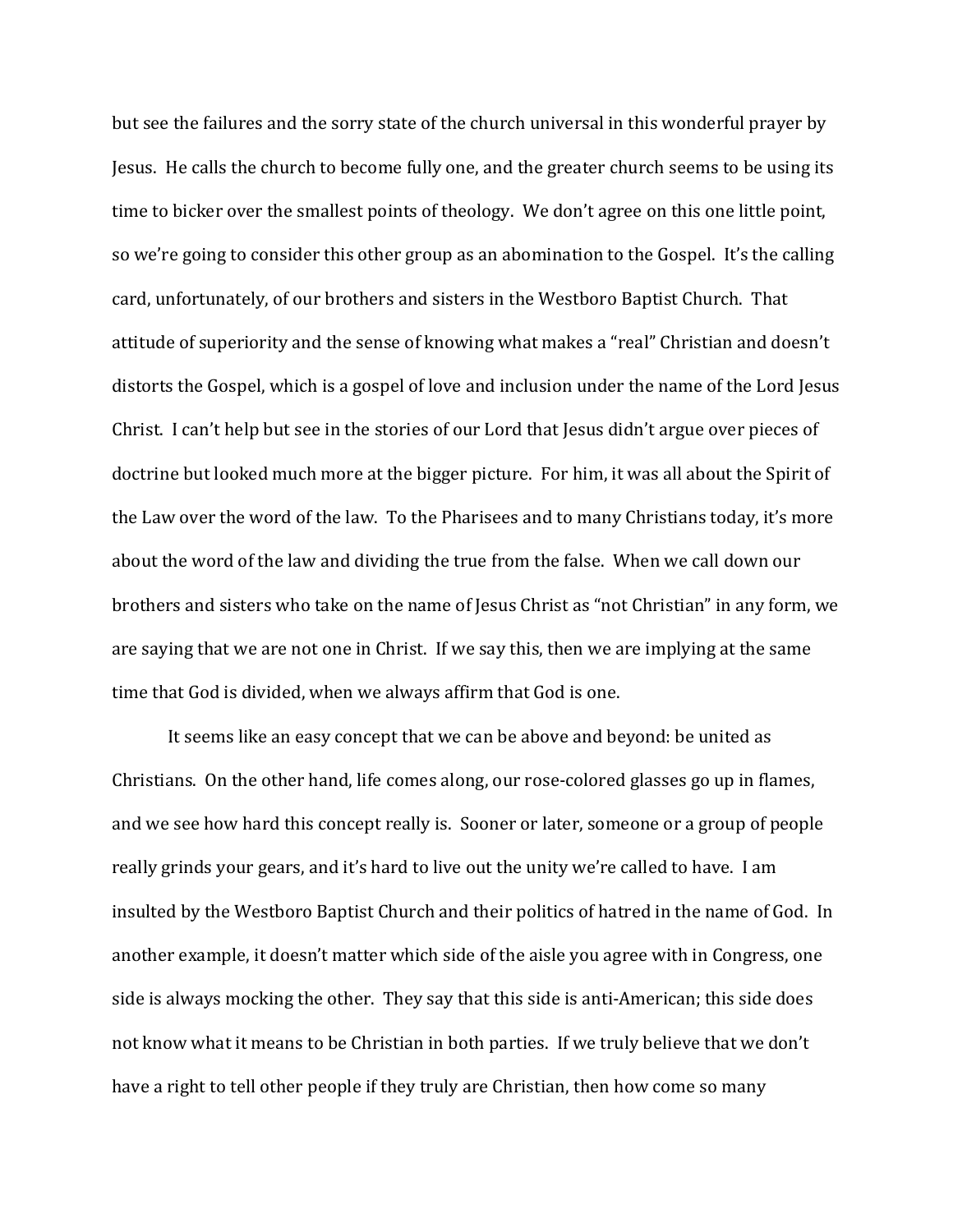politicians who identify as Christians are so quick to mock other politicians who also claim the Lord Jesus Christ? Name any issue: gun control, immigration, homosexuality. If we don't agree, you don't believe what I do. Since I'm a Christian, that must mean you are not. That's never the point.

If we know what Christian unity does not look like, what does it look like? That is never an easy question, for we more often define it in negative ways than in positive ways. What we do is be in relationship with one another, good, bad, or otherwise. For instance, one positive way is to can sit with a fellow believer and discuss what differences we have and why we have them. Not a debate, a friendly discussion. We then seek to grow from that discussion. We often want to discuss matters with those we only agree with, so we feel affirmed in our opinions. On the other hand, it's no threat to faith to talk with someone who you disagree with and later walk away from that conversation agreeing to disagree. It can feel scary to do that, but it's a way that we affirm we are one despite our various differences. If Christ can tell us we should love those who hate us and pray for our enemies, it's not necessarily the worst thing to talk with a Christian you may disagree with!

Christian unity also takes different forms. I think one of the most profound images of unity is marriage, which, as you can guess, is foremost on my mind. Two people do not abandon their individuality but come together to become one unit, one team, one partnership. That in itself shows the differences we have and how we seek to reconcile those differences in a life-giving way for both people. It is heartbreaking when a marriage fails. The negative view of difference overpowers the rest, and it is tragic, for it is not like dissolving a contract but dissecting a living being. I think that in this imagery, we can see what Christ calls for in marriage: it's not about glorifying one's self, but glorifying the other